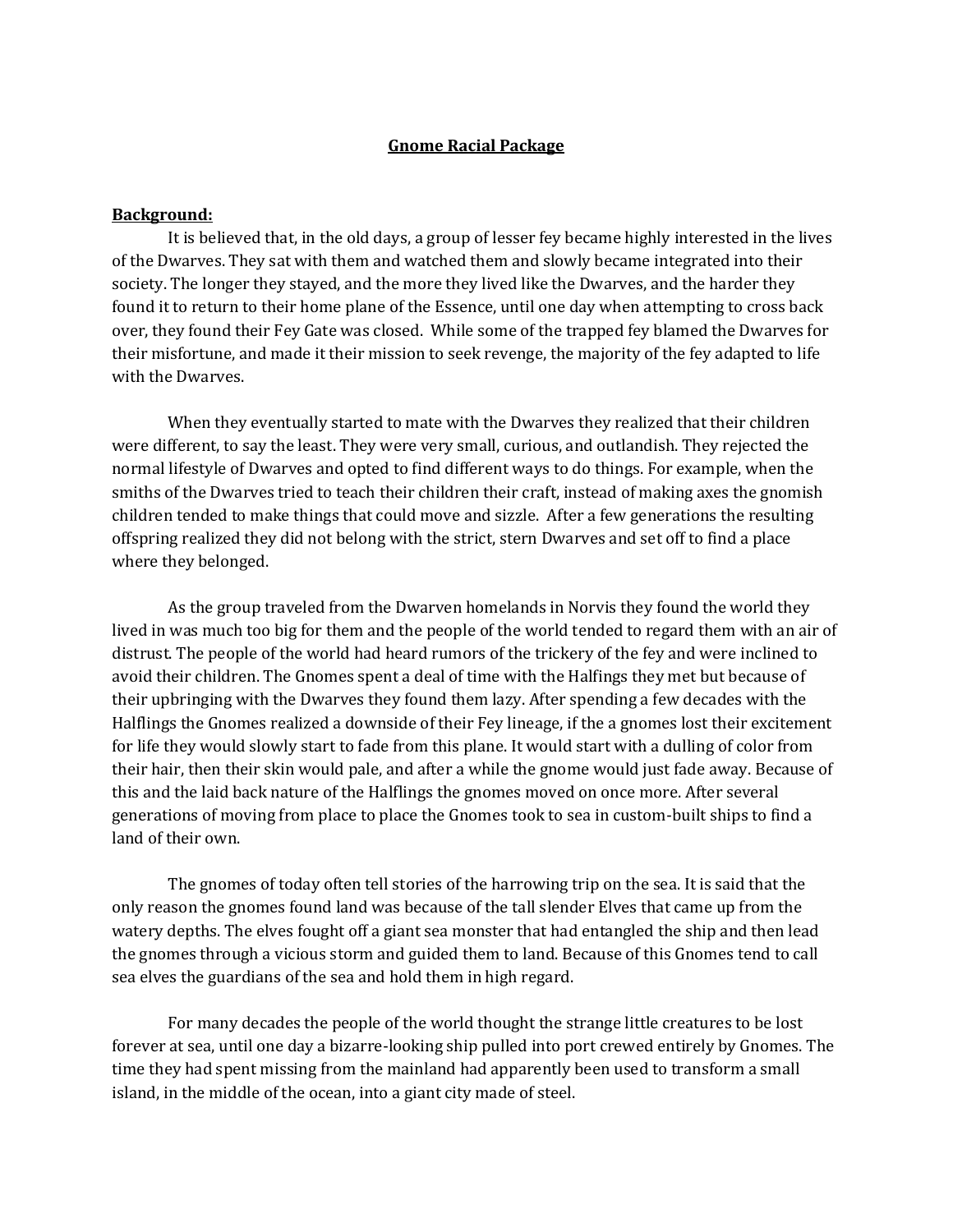#### **Current Culture:**

Off the northwest coast of Preth lies a small jungle island whose main city is called SteelCrank, named for the oddly occurring ore deposits found on the island. Steel, which until now, they had seen only as something the Dwarves created, was strangely abundant here - just growing out of the ground. To this day the vast majority of Gnomes still live here, and see little reason to leave, though every now and again the wanderlust will bite. Outsiders tend to not stay long, as the city was built for people of small height and humans tend to be uncomfortable with the accommodations. The Gnomes of today's culture are very advanced in the working of metal, in almost magical ways. They can make things turn and make powders explode in a way most other races can't comprehend but their knowledge of magic is nowhere near as advanced as many other races.

Due to their fey origins most Gnomes find it hard to grasp the concept of the magic of this plane - to the point where they often distrust the art altogether. Young Gnomes who show great potential in the ways of magic are rare and are often sent to study with the Dwarves. The Gnomes do whatever they can to be self-sufficient as they still resent the time in which the taller races would not accept them into their world. They have designed their city to fit them and are constantly striving to improve the lifestyle of their people.

 Gnomes tend to have large families due to their unnaturally long life (average life span being 200-300 years) and the high mortality rate of the island. The longer they stay on the small island, however, the more obvious it becomes that they are running out of resources. Because of this, they are constantly branching out into more dangerous methods of gathering supplies. The newest adventure is diving into the ocean wearing helmets and using dolphins to retrieve ore from sea bed deposits.

 The Gnomes also have a vast trade-port in which they exchange engineering surplus and Gnome-made shoes for their vital needs. The sailors who come to port are all that most young Gnomes know of the outside races. Gnomes are taught from a young age that the rest of the world is dangerous and evil and that the other races, with the exception of the Dwarves, hate them. This is the reason that it is looked down upon to travel or to leave the comfort of SteelCrank.

 Dwarves and Gnomes still have a close alliance due to their tied linage and the Dwarves often serve as mediators and trade negotiators between the Gnomes to the outside races.

 Gnomes also tend to have trouble with the power structure of the outside world as, instead of nobility, they have a High Tinkerer who tends to be the most revered engineer, and his council of elected officials. The government is very open to the ideas and thoughts of their people and once a month they have a town brainstorming meeting where townspeople can put up new inventions for town review.

 The Gnomes who live outside of the city fall into two categories. Adventurers, who are mostly younger gnomes bucking tradition or Entrepreneurs who tend to be very old and are trying